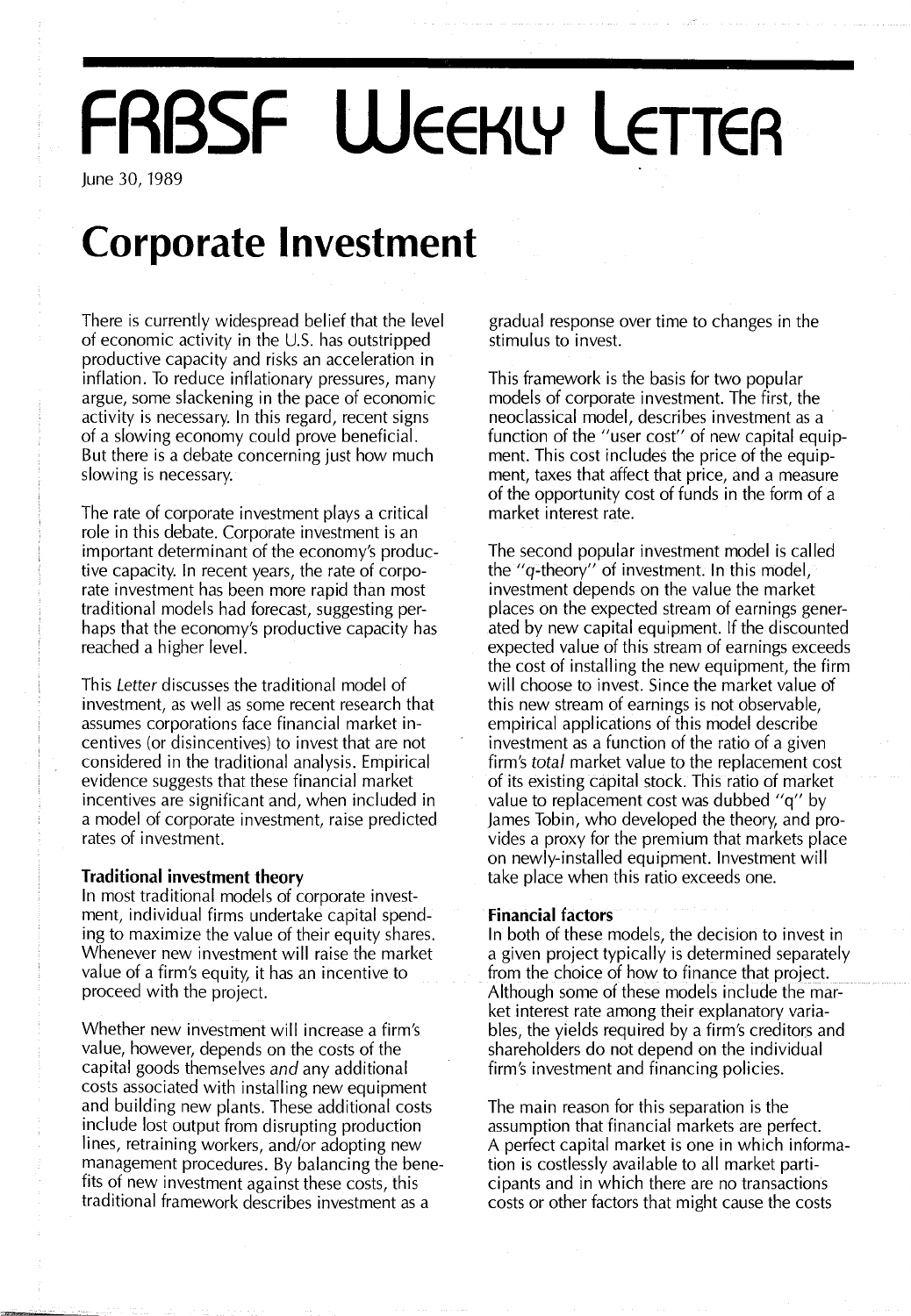## **FRBSF**

of various financing methods to differ. In this setting, all financing alternatives entail the same costs; that is, the choice of raising funds through retaining earnings, issuing new equity, or borrowing is irrelevant as far as investment decisions are concerned.

If, however, information is costly to obtain, or is only available to certain agents, or if taxes or transactions costs drive a wedge between the costs of different methods of finance, then investment and financing decisions may interact. As a result, factors that create financial market imperfections may influence the level of corporate investment in ways that are not captured by traditional models.

One important line of research suggests that information may not be readily available to all market participants. For example, a borrowing firm may have better information than do potential creditors concerning the expected payoffs of different investment projects. Faced with such information "asymmetries;' lenders may write restrictive covenants into debt contracts to prevent borrowers from engaging in behavior that diminishes the lenders' chances of being repaid. The costs of complying and monitoring compliance with these covenants represent "agency costs;' which tend to reduce the investment choices available to firms and lead them to forego certain projects that otherwise would be desirable:

Other financial market imperfections are introduced by the U.S. tax code, which treats debt and equity finance differently, making interest payments tax deductible, but double taxing divi· dend payments. As a result, the after-tax cost of an investment project depends on how that project is financed.

These are merely two examples of the way financing decisions might affect real investment decisions. It is likely that many firms face financial constraints that arise from such market imperfections. Economists only recently have begun to explore the interaction between real investment and corporate financing behavior.

### **A new model of investment**

I have developed a model which attempts to explain investment in an environment of imperfect capital markets. In this model, a firm

chooses both its level of investment and how it will finance that investment, either through retained earnings or increased borrowing. Because increasing leverage poses increasing risk of loss for investors, the interest rate at which the firm can borrow depends positively on firm leverage.

At the same time, because lenders may find it relatively less costly to monitor larger firms, the interest rate also will depend negatively on firm size, which, in turn, depends on current and past investment. These larger firms are rewarded with lower interest rates. Reduced costs of borrowing then feed back as an additional, financial stimulus to investment.

One implication of this approach is that changes in tax policy may have a somewhat different impact on investment than previously assumed. For example, a reduction in corporate tax rates generally is believed to provide an unambiguous stimulus to investment by reducing the effective cost of capital equipment. This tax reduction, however, also reduces the incentive to borrow (by reducing the value of the interest deduction). Efforts by firms to scale back borrowing in response, then, reduce the size of the investment stimulus that results from the tax-rate reduction.

### **Empirical findings**

To test whether capital market imperfections influence investment, I estimated a modified q-theory model over the period from 1953 to 1986. This model captures the traditional explanation of investment by identifying an important role for Tobin's q ratio. But it extends the traditional investment theory by including an additional term that reflects the influence of capital market imperfections. The sign on this added term depends on the relative effects of firm leverage and size on market interest rates.

The empirical results indicate that, in general, size effects on interest rates dominate leverage effects. That is, investing (and borrowing) firms are rewarded relatively more for becoming larger than they are penalized for assuming more debt. As a result, capital market imperfections, as they are implemented in this model, provide an additional stimulus to investment.

Thus, this framework predicts levels of investment during the 1980s that are 10 percent higher than the traditional model and much closer to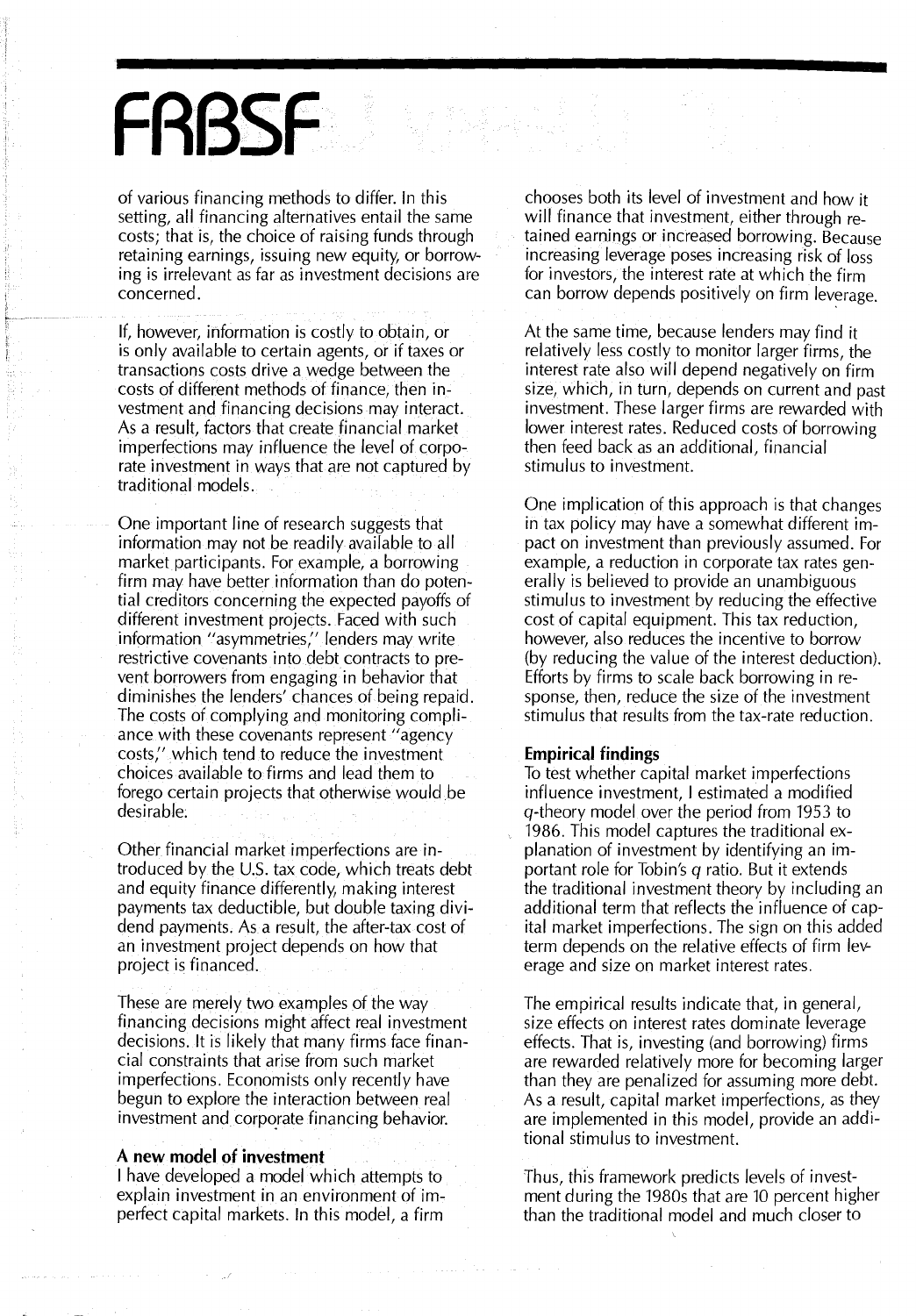the actual values observed during this period. Many economists have expressed surprise during the last few years at the relative strength of investment spending. This model suggests that previously ignored financial market imperfections may explain some of the difference.

Moreover, the extended model yields significantly better predictions of investment spending than the traditional  $q$ -theory framework. During the sample period, prediction errors (measured by root mean squared errors) are reduced by one-third by incorporating capital market imperfections.

### Implications

After seven years of economic expansion, U.S. and other industrial economies are approaching historically high levels of capacity utilization. There is widespread belief today that such intense usage of productive capacity is a signal that the economy is approaching significant constraints on supply. Efforts to sustain rapid economic growth in the face of these constraints, they argue, will produce an overheated economy and lead to rising rates of inflation. Signs of rising prices and wages are cited as evidence.

Furthermore, a number of economists have suggested that there is a maximum rate of real economic growth that can be sustained without raising the rate of inflation. The number most frequently mentioned is 2.5 percent. With the economy currently operating at full capacity or beyond, any rate of real growth higher than this, analysts claim, will awaken inflationary pressures in the economy.

The research described here is important because investment spending increases the economy's productive capacity. When economists cite 2.5 percent as the maximum rate of real growth that can be achieved without raising the rate of inflation, they assume that investment takes place at the historical average rate. These predictions implicitly may rely, however, on the traditional model of investment that ignores the influence of financial market imperfections. The traditional

model, in particular, will fail to capture invest-<br>ment incentives that arise from changes in the financial behavior of corporations.

J

These is evidence to suggest that corporations have indeed altered their borrowing behavior in the 1980s. Since the recession in 1981, corporate leverage has increased dramatically to its highest levels in the postwar period. The rate of change in leverage is even more striking. Beginning in 1983, the apparent willingness of corporations to ' take on additional debt increased in a statistically significant way. This increased willingness • to borrow feeds through the investment equation described here and translates into higher levels of investment.

My research thus indicates that if current corporate financial behavior persists, investment may respond more strongly to investment stimuli than previously. During the 1980s, for a given level of the traditional determinants of investment, the imperfect capital market model predicts approximately 10 percent more investment. If spending on plant and equipment responds more strongly to a particular investment stimulus, then productive capacity may grow faster than previously expected. Higher growth in capacity, in turn, may make it possible for the economy to sustain more rapid real output growth without confronting major supply constraints.

While we do not yet know how fast the economy can grow without producing a rising rate of inflation, the analysis described here suggests that the number may be higher than the 2.5 percent rate of growth commonly mentioned. At the very least, considerable work remains to be done in understanding the numerous influences that affect corporate investment and, thus, real growth. Policies aimed at enhancing financial incentives may prove particularly fruitful in permitting the U.S. to continue its long-running economic expansion without experiencing higher inflation.

> Jonathan A. Neuberger Economist

Opinions expressed in this newsletter do not necessarily reflect the views of the management of the Federal Reserve Bank of San Francisco, or of the Board of Governors of the Federal Reserve System.

Editorial comments may be addressed to the editor (Barbara Bennett) or to the author.... Free copies of Federal Reserve publications can be obtained from the Public Information Department, Federal Reserve Bank of San Francisco, P.O. Box 7702, San Francisco 94120. Phone (415) 974-2246.